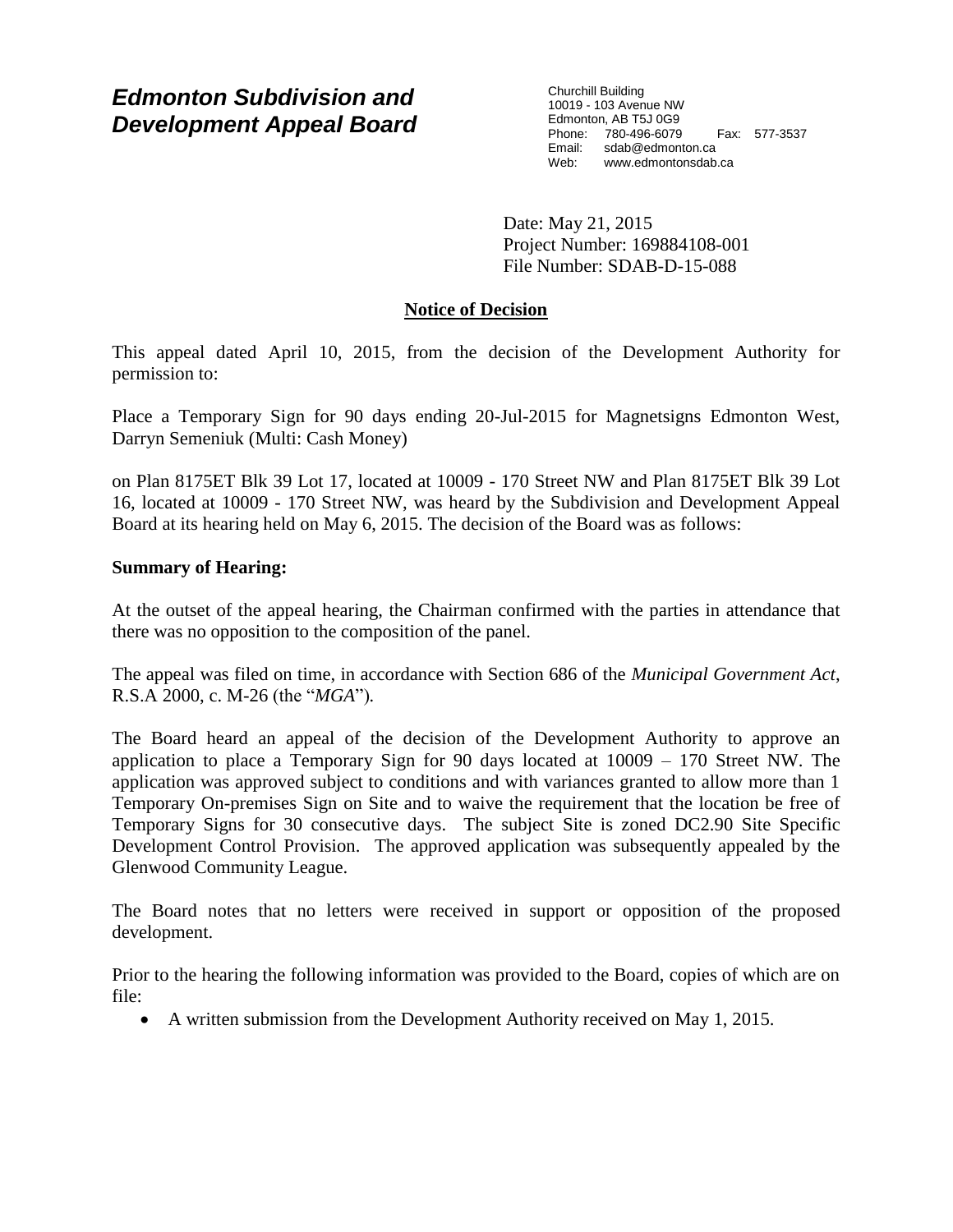At the outset of the hearing, SDAB Staff contacted Mr. Post, representing the Appellant, Glenwood Community League, who was not in attendance at the hearing. Mr. Post verbally indicated that he would not be attending the hearing and the Board could proceed how they felt necessary.

After a brief discussion, the Board decided to proceed with the appeal hearing.

The Board heard from Ms. Labonte, representing the Sustainable Development Department, who made the following points:

- 1. The property is located within a Site Specific Development Control Provision that was passed by City Council on July 8, 1986. Under the terms of this DC2.90 Bylaw, Signs in this district must follow the regulations in Schedule 79E and in accordance with the general provisions of Sections 79.1 to 79.9 inclusive of the *Land Use Bylaw 5996*.
- 2. Section DC2.90.4(g) allows the Development Authority to grant relaxations to the regulations contained in Sections 50 through 79 if such a variance would be in keeping with the General Purpose of the District and would not adversely affect the amenities, use, and enjoyment of neighbouring properties.
- 3. Upon reviewing the development permit application, she determined that the proposed development did not meet the requirements of Section  $79.9(3)(b)(iii)(A)$ &(B) because that Section requires that the location shall remain free of Portable Signs for a minimum of 30 consecutive days and only one Portable Sign shall be displayed on the Site.
- 4. However, she is of the opinion that:
	- a. The proposed development is in keeping with the General Purpose of the District to allow for a limited range of general business uses. The subject business, a Professional Financial and Office Support Services, is a listed Use in the Direct Control District. The business has a valid business license to operate at this location.
	- b. The size and location of the proposed Temporary Sign will not interfere with vehicular sight lines, interfere with access to the Site or be obtrusive to neighbouring properties.
	- c. There is another valid Temporary On-premises Sign of a similar size on the subject Site that complies with the provisions of the DC2.90 Bylaw.

In response to questions by the Board, Ms. Labonte provided the following information:

- 1. There has been ongoing renewal of Temporary Signs at the subject Site and the DC2.90 Bylaw provides that the subject Site is to be free of Portable Signs for 30 days. However, the current *Edmonton Zoning Bylaw 12800* allows for a Temporary Sign to be located on a Site for up to 365 days.
- 2. She reviewed the requirements of the proposed Sign and stated that this business will endure hardship compared to businesses that operate within the current *Edmonton Zoning Bylaw 12800*, and on that basis approved the development permit.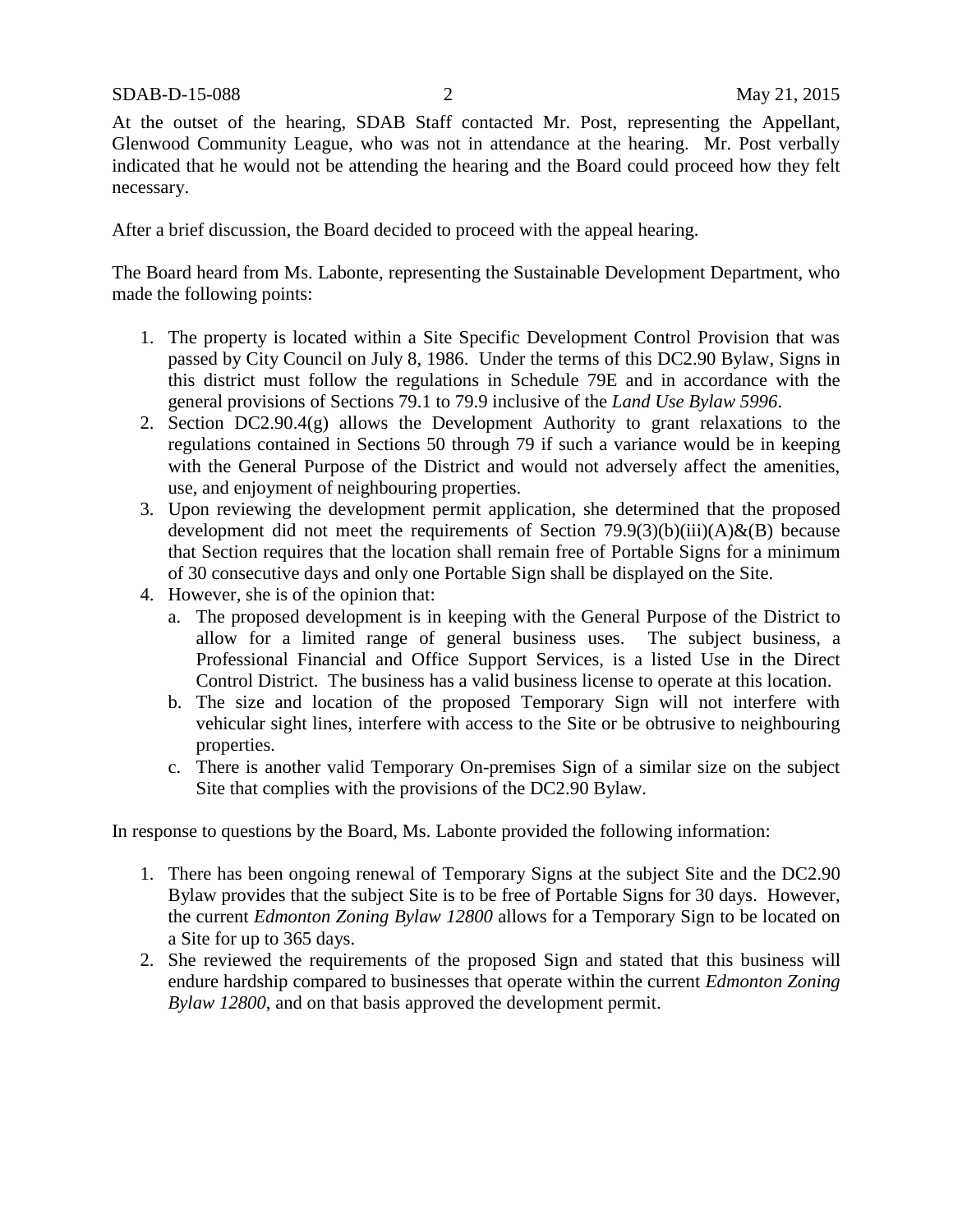- 3. With regard to whether the provisions under Section 79.9(3)(b)(iii)(B) apply to Temporary Signs or Portable Signs, she stated that Section  $79.9(3)(b)(v)$ , Temporary Signs exceeding 0.5 square metres or greater in area or greater than 1.5 metres in Height shall be subject to the provision of  $79.9(3)(b)(iii)$ . In this case, the Sign Area exceeds 0.5 square metres.
- 4. With regard to the other Temporary Signs on the subject Site, she stated that the Sign is a similar size and the current *Edmonton Zoning Bylaw 12800* will allow for two Signs on the subject Site provided they are located more than 30 metres apart. In this case, the two Signs are located more than 30 metres apart.
- 5. Under the current *Edmonton Zoning Bylaw 12800*, there is no restriction on renewing a Temporary Sign permit after it expires, essentially allowing for Temporary Signs to remain on the subject Site indefinitely.
- 6. With regard to the definition of Temporary Signs in the *Land Use Bylaw 5996*, she stated that the proposed Sign does not meet the definition of a Temporary Sign.
- 7. She did not have any photographs of the proposed Sign. However, she believes the Sign is on a trailer with wheels.

The Board then heard from Mr. Semeniuk, representing the Respondent, Magnetsigns Edmonton West, who made the following point:

1. The subject business has a valid permit and there is no reason to discriminate against the Sign that belongs to this business, which is comparable to those belonging to other businesses.

In response to questions by the Board, Mr. Semeniuk provided the following information:

- 1. The proposed Sign will advertise promotions for his business.
- 2. There is one other Sign on the subject site advertising Red Wing Shoes and usually there is another Sign advertising Cash Money.
- 3. These signs are black framed metal Signs that are approximately 2.0 metres high and 3.9 metres wide.
- 4. The caged frame can hold a Sign and accommodate changeable letters.
- 5. The proposed Sign is not mounted on a trailer.
- 6. The copy on the Sign can be changed manually.
- 7. The proposed Sign meets the definition of Portable Signs in the *Land Use Bylaw 5996*.

### **Decision:**

that the appeal be DENIED and the decision of the Development Authority is CONFIRMED. The development is GRANTED as approved by the Development Authority, subject to the following CONDITIONS:

The sign is approved starting 21-APR-2015 and shall be removed on or before 20-JUL-2015. (Reference Section 79E.1(1)(b) & (e) and 79E.2(3), 79.9(3)(b)(iii)(B) of the November 15th, 1985 Edmonton Land Use Bylaw 5996). (Refer to Schedule 79E).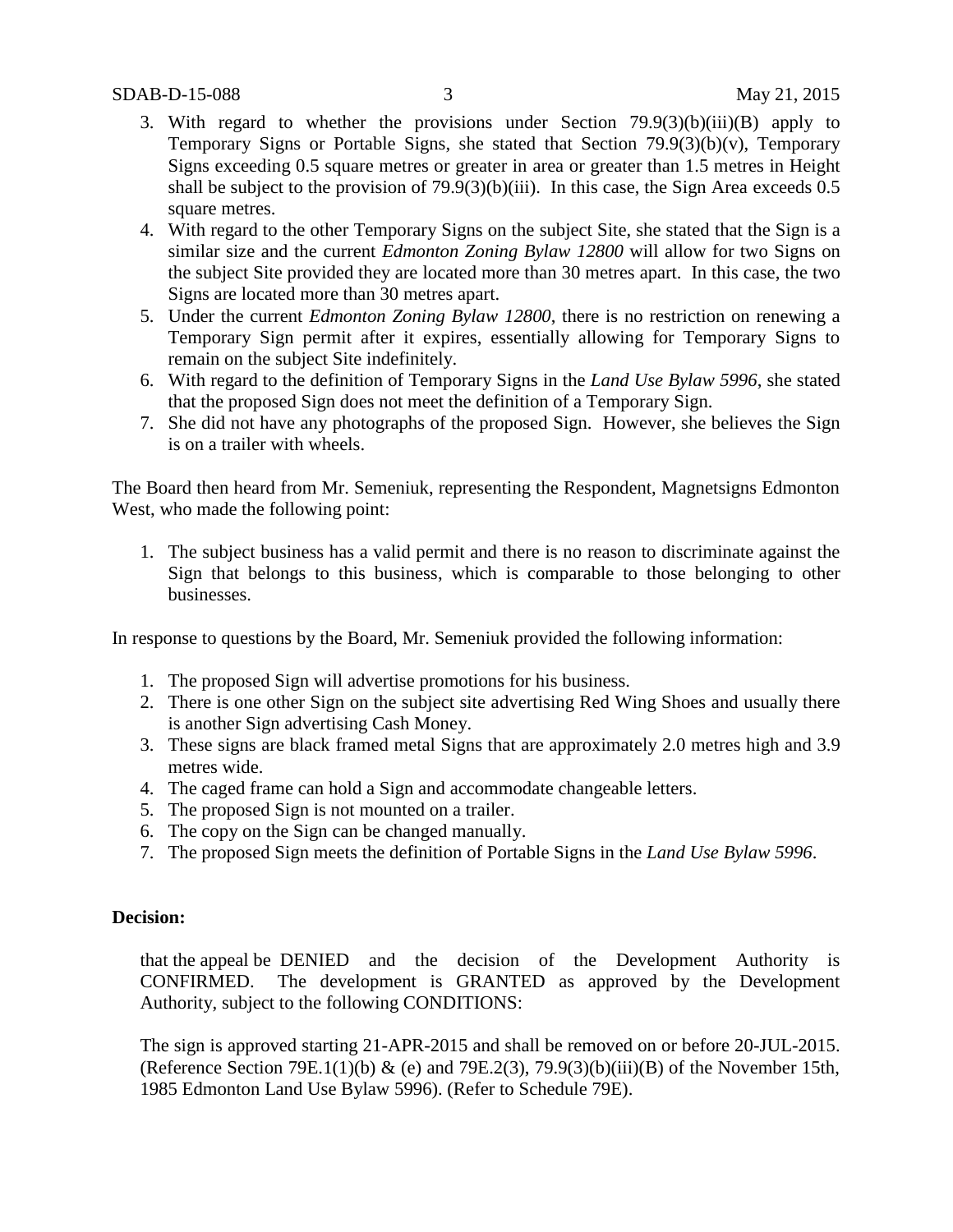Any Portable Sign, Temporary Sign or Balloon Sign that requires a Development Permit shall be located within the property lines of the site as identified by the legal or municipal description indicated in the permit. (Reference Section 79.9(1)(a)).

No Portable Sign, Temporary Sign or Balloon Sign shall be located closer than 1 m (3.3 ft.) to any property line. Where a Sign is located at a site on a corner formed by the intersection of two or more public roadways, not including a lane, the Sign shall not be located within a 10 m (32.8 ft.) radius of the corner measured from the midpoint of the curved portion of the curb line. (Reference Section 79.9(1)(b)).

A Portable Sign, Temporary Sign or Balloon Sign shall not interfere with access to or from a site. (Reference Section  $79.9(1)(c)$ ).

Portable Signs, Temporary Signs or Balloon Signs may be illuminated but may not contain flashing, Scintillating or Running Lights or animation devices, and any device designed to intensify or vary the illumination of lighting. Illumination shall be from a steady light source located within the interior of the Sign, or from an exterior light source directed at the face of the Sign and shielded to eliminate glare when viewed by on-coming traffic. No exterior accessory lighting may be attached to any portion of a Portable Sign, including the trailer or support structure, except that lights required by the Highway Traffic Act shall be allowed. (Reference Section 79.9(1)(d)).

The trailer frame excluding the hitch and the support legs, or structure used to support a Portable Sign shall not exceed 3.5 m (11.5 ft.) in length nor 2.2 m (7.2 ft.) in width. (Reference Section 79.9(1)(e)).

All Portable Signs shall be double-faced. The horizontal dimension of the Sign face shall not exceed 3.1 m (10.2 ft.) and the vertical dimension of the Sign face shall not exceed 1.7 m (5.6 ft.). The frame surrounding the Sign face shall not include embellishments and animation devices. (Reference Section 79.9(1)(f)).

The background face of a Portable Sign shall be of a single uniform colour. (Reference Section  $79.9(1)(g)$ ).

A Portable Sign shall not exceed a maximum Height of 3 m (9.8 ft.) above grade. (Reference Section 79.9(1)(h)).

A Temporary Sign, a Portable Sign or a Balloon Sign shall be removed on or before the expiry date specified in the Development Permit. (Reference Section 79.9(2)(a)).

The maximum duration of display for each Portable Sign location complying with Clause (A) above shall be a total of 180 days in a calendar year, provided that no Portable Sign shall remain at a location for more than 90 consecutive days, and following each removal of a Sign, the location shall remain free of Portable Signs for a minimum of 30 consecutive days. (Reference Section  $79.9(3)(b)(iii)(B)$ ).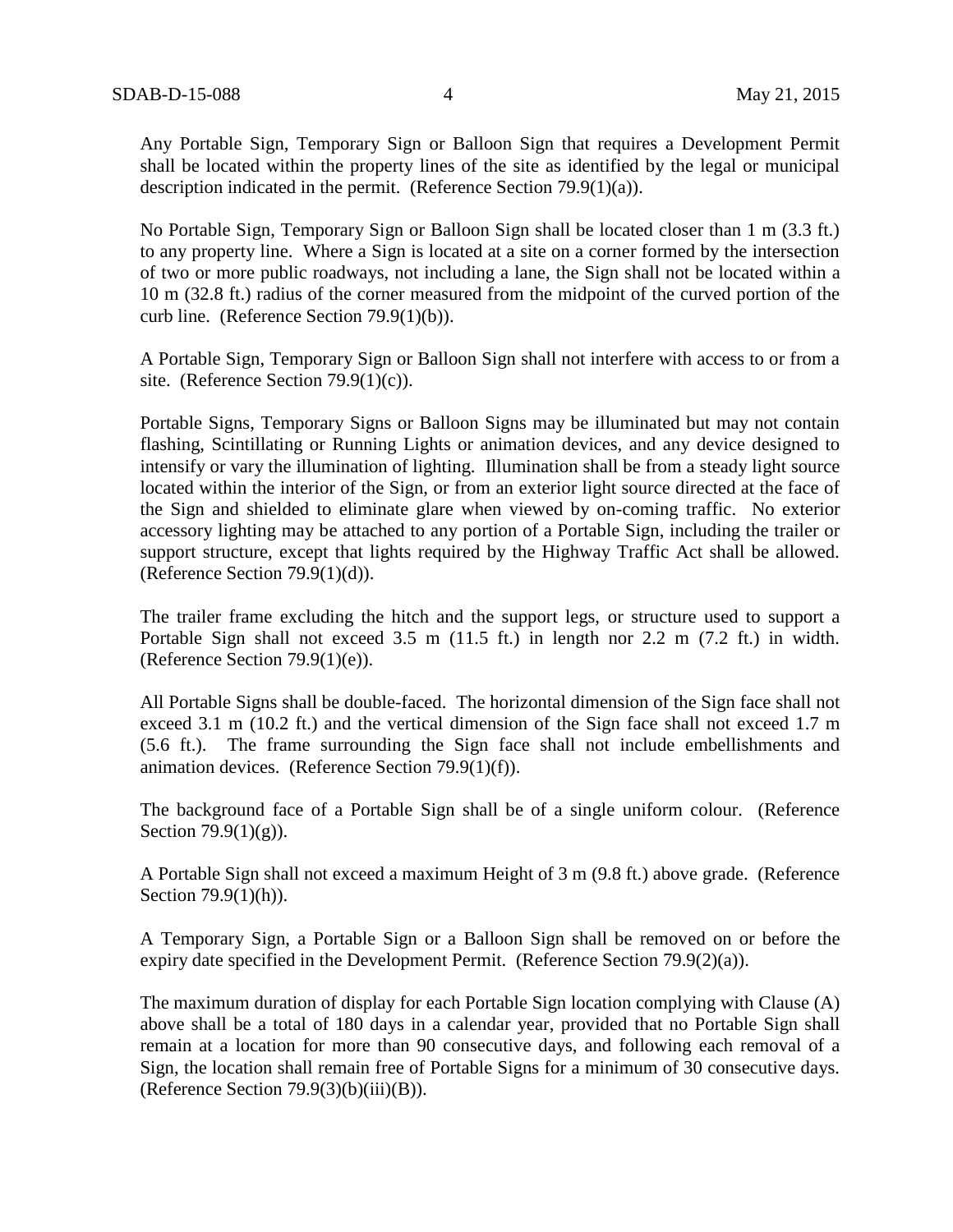Temporary Signs exceeding 0.5 sq. m (5.4 sq. ft.) in area or greater than 1.5 m (4.9 ft.) in Height which are used for local or general advertising of business services or products shall be subject to the Development Permit requirements for Portable Signs and shall comply with the provisions of Subclause (iii) of this Clause 79.9(3)(b). (Reference Section 79.9(3)(b)(v)).

Note: This permit is for an On-premises Sign for businesses which have valid development approval (or a valid business license) to operate from the Site. Unless this permit is specifically granted for general advertising, portable signs containing 3rd party (general) advertising may be revoked and subject to fines without warning.

Note: All Temporary Signs shall have a development permit approval tag issued by the City of Edmonton. (Reference Section 59.2(8)).

Any Development Permit issued on the basis of incorrect information contained in the application shall be invalid and may constitute an offence. (Reference Section 13.1(7)).

It is an offence for any person to place a Sign on land; for which a Development Permit is required but has not been issued or is not valid under this Bylaw. It is an offence to display a Temporary Sign without a valid Development Permit. It is an offence for a Temporary Sign to not have the Sign ownership displayed in a visible location on the Sign. It is an offence to deface, obscure or otherwise render the ownership identification illegible. It is an offence to display a Temporary Sign without a development permit approval tag issued by the City of Edmonton. It is an offence to have a Sign in an abandoned state. (Reference Section 23.2)

Temporary Signs must have authorization from the landowner or the landowner's agent to place a Temporary On-premises Sign on the land that is listed as the address for the location of the Temporary On-Premises Sign. (Reference Section 13.4(1)(f) of the Edmonton Zoning Bylaw 12800).

In granting the development, the following variance to the *Land Use Bylaw 5996* is allowed.

Section 79.9(3)(b)(iii)(A)&(B) of the November 15, 1985 Land Use Bylaw - to allow more than 1 Temporary On-premise Sign on site and to waive the requirement that a location be free of Temporary Signs for 30 consecutive days.

#### **Reasons for Decision:**

The Board finds the following:

- 1. The proposed development is allowed within the DC2.90 Site Specific Development Control Provision, subject to a list of development regulations.
- 2. The application is for a proposed Temporary Sign.
- 3. The Site is subject to DC2.90 Site Specific Development Control Provision which permits Signs provided they comply with Schedule 79E and Sections 79.1 through 79.9 inclusive, of the *Land Use Bylaw 5996*.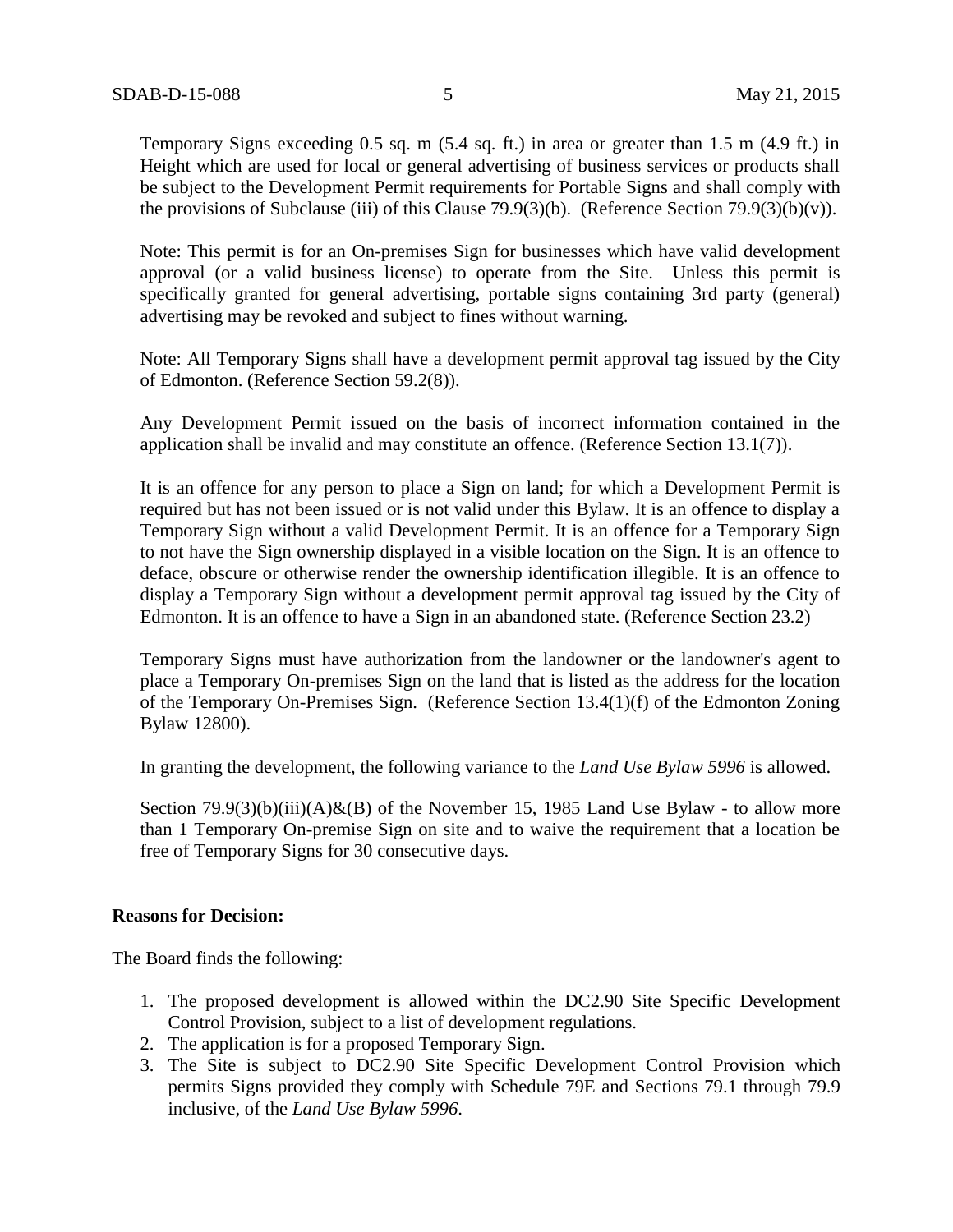- 4. As this is an appeal to a Direct Control District, the Board's jurisdiction in this matter is set out in 641(4)(b) of the *Municipal Government Act* Chapter M-26 which states, "if a decision with respect to a development permit application in respect of a direct control district is made by a development authority, the appeal is limited to whether the development authority followed the directions of council, and if the subdivision and development appeal board finds that the development authority did not follow the directions it may, in accordance with the directions, substitute its decision for the development authority's decision."
- 5. The Board finds that the Development Authority followed the direction of City Council in DC2.90 Site Specific Development Control Provision for the following reasons:
	- a. The Development Authority's decision requires compliance with all of the development regulations in Section 79.9 that apply to both Temporary Signs and Portable Signs.
	- b. The Development Authority found that the proposed development does not follow the requirements of Section  $79.9(3)(b)(iii)(A)$  which limits this site to one Portable Sign; and does not follow the requirements of Section 79.9(3)(b)(iii)(B) which states the location shall remain free of a Portable Sign for a minimum of 30 consecutive days following each removal of a Portable Sign. However, the Development Authority granted variances to both of these provisions, further to a provision of DC2.90 that delegated a variance power to the Development Authority with respect to signs.
	- c. The Development Authority relied on Section DC2.90.4(g) of the Site Specific Development Control Provision that states developments in this district shall be evaluated with respect to compliance with the General Development Regulations of Sections 59 to 79 inclusive, of the *Land Use Bylaw 5996* but may grant relaxations to the regulations contained in Sections 50 through 79 and the provisions of this district, if, in his opinion, such a variance would be in keeping with the General Purpose of the District and would not adversely affect the amenities, use, and enjoyment of neighbouring properties.
	- d. The Development Authority found that, the variances granted allowing the proposed Sign were in keeping with the General Purpose of the District and will not affect the use, enjoyment or value of neighbouring properties. Other commercial zones, not subject to *Land Use Bylaw 5996*, are allowed Temporary Signs for up to 365 days. As a result, allowing the variances will not unduly impact the use and enjoyment of neighbouring properties, as it is characteristic of this commercial neighbourhood.
	- e. The Board finds that the Development Authority properly applied DC2.90.4(g), in granting the variance that it did, the Development Authority was following the direction of City Council.
- 6. The Board accepts the evidence submitted by the Development Authority, that these Signs are now common place and in most commercial zones are allowed for an extended period of time with no impact on neighbouring properties.
- 7. The Board finds that further to *Land Use Bylaw 5996*, the proposed Sign is properly defined as a Portable Sign and not a Temporary Sign.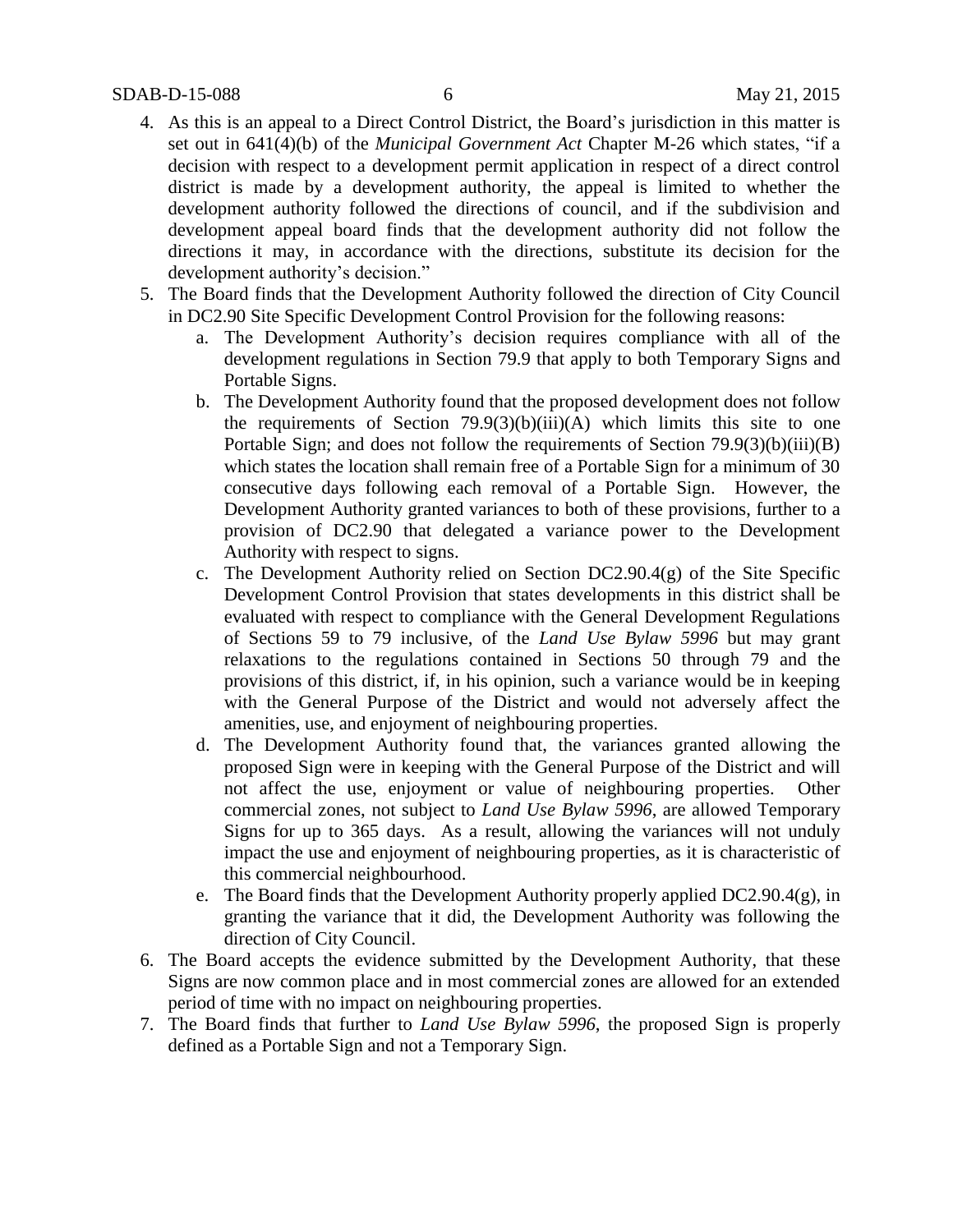#### SDAB-D-15-088 7 May 21, 2015

- 8. In the *Land Use Bylaw 5996*, Portable Signs are defined as a Sign greater than 0.5 square metres (5.4 square feet) in area mounted on a trailer, stand or other support structure which is designed in such a manner that the Sign can readily be relocated to provide advertising at another location or readily taken on and off a Site, and may include copy that can be changed manually through the use of attachable characters, message panels or other means. The Respondent indicated that the proposed development meets this description.
- 9. However, the Board finds that the regulations applied by the Development Authority are also the regulations that apply to Portable Signs under 79.9 of the *Land Use Bylaw 5996*. The Development Authority treated the application as an application for a Temporary Sign. Section  $79.9(3)(b)(v)$  states that Temporary Signs of 0.5 square metres (5.4 square feet) or greater than 1.5 metres (4.9 feet) shall be subject to the requirements of Portable Signs and shall comply with the provisions of Subclause (iii) of this Clause 79.9(3)(b).
- 10. The regulations for Temporary Signs that are 0.5 square metres (5.4 square feet) or greater than 1.5 metres (4.9 feet) in the *Land Use Bylaw 5996* are identical for Portable Signs. Those were the regulations that the Development Authority applied. Therefore, the description of the Sign as a Temporary Sign rather than as a Portable Sign is not one that has significance.
- 11. Under the current usage in the *Edmonton Zoning Bylaw 12800* the proposed Sign will be described as a Temporary Sign.
- 12. As a result, the Board finds that the Development Authority followed the direction of City Council, and the appeal must therefore fail.

# **Important Information for Applicant/Appellant**

- 1. **THIS IS NOT A BUILDING PERMIT.** A Building Permit must be obtained separately from the Sustainable Development Department, located on the  $5<sup>th</sup>$  Floor, 10250 – 101 Street, Edmonton.
- 2. Obtaining a Development Permit does not relieve you from responsibility for complying with:
	- a) the requirements of the Edmonton Zoning Bylaw, insofar as those requirements have not been relaxed or varied by a decision of the Subdivision and Development Appeal Board;
	- b) the requirements of the Alberta Safety Codes Act,
	- c) the Alberta Regulation 204/207 Safety Codes Act Permit Regulation,
	- d) the requirements of any other appropriate federal, provincial or municipal legislation,
	- e) the conditions of any caveat, covenant, easement or other instrument affecting a building or land.

(Refer to Section 5 of the Edmonton Zoning Bylaw, Bylaw No. 12800 as amended.)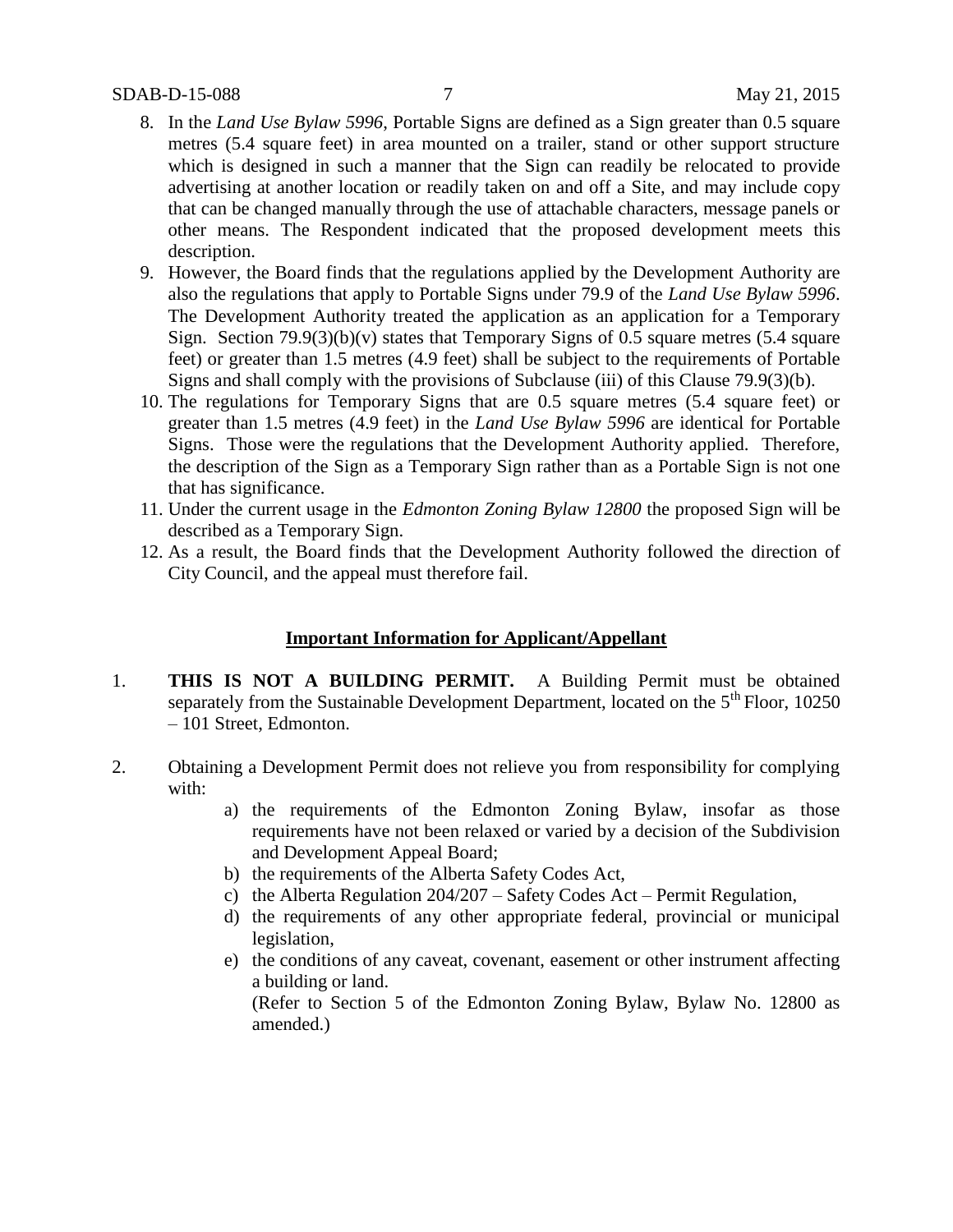- 3. When an application for a Development Permit has been approved by the Subdivision and Development Appeal Board, it shall not be valid unless and until any conditions of approval, save those of a continuing nature, have been fulfilled.
- 4. A Development Permit will expire in accordance to the provisions of Section 22 of the Edmonton Zoning Bylaw 12800 as amended.
- 5. This decision may be appealed to the Alberta Court of Appeal on a question of law or jurisdiction under Section 688 of the *Municipal Government Act*, R.S.A. 2000, c. M-26. If the Subdivision and Development Appeal Board is served with notice of an application for leave to appeal its decision, such notice shall operate to suspend the Development Permit.
- 6. When a decision on a Development Permit application has been rendered by the Subdivision and Development Appeal Board, the enforcement of that decision is carried out by the Sustainable Development Department, located on the 5th Floor, 10250 – 101 Street, Edmonton.

*NOTE: The City of Edmonton does not conduct independent environmental checks of land within the City. If you are concerned about the stability of this property for any purpose, you should conduct your own tests and reviews. The City of Edmonton, when issuing a development permit, makes no representations and offers no warranties as to the suitability of the property for any purpose or as to the presence or absence of any environmental contaminants on the property.*

> Mr. I. Wachowicz, Chairman Subdivision and Development Appeal Board

CC: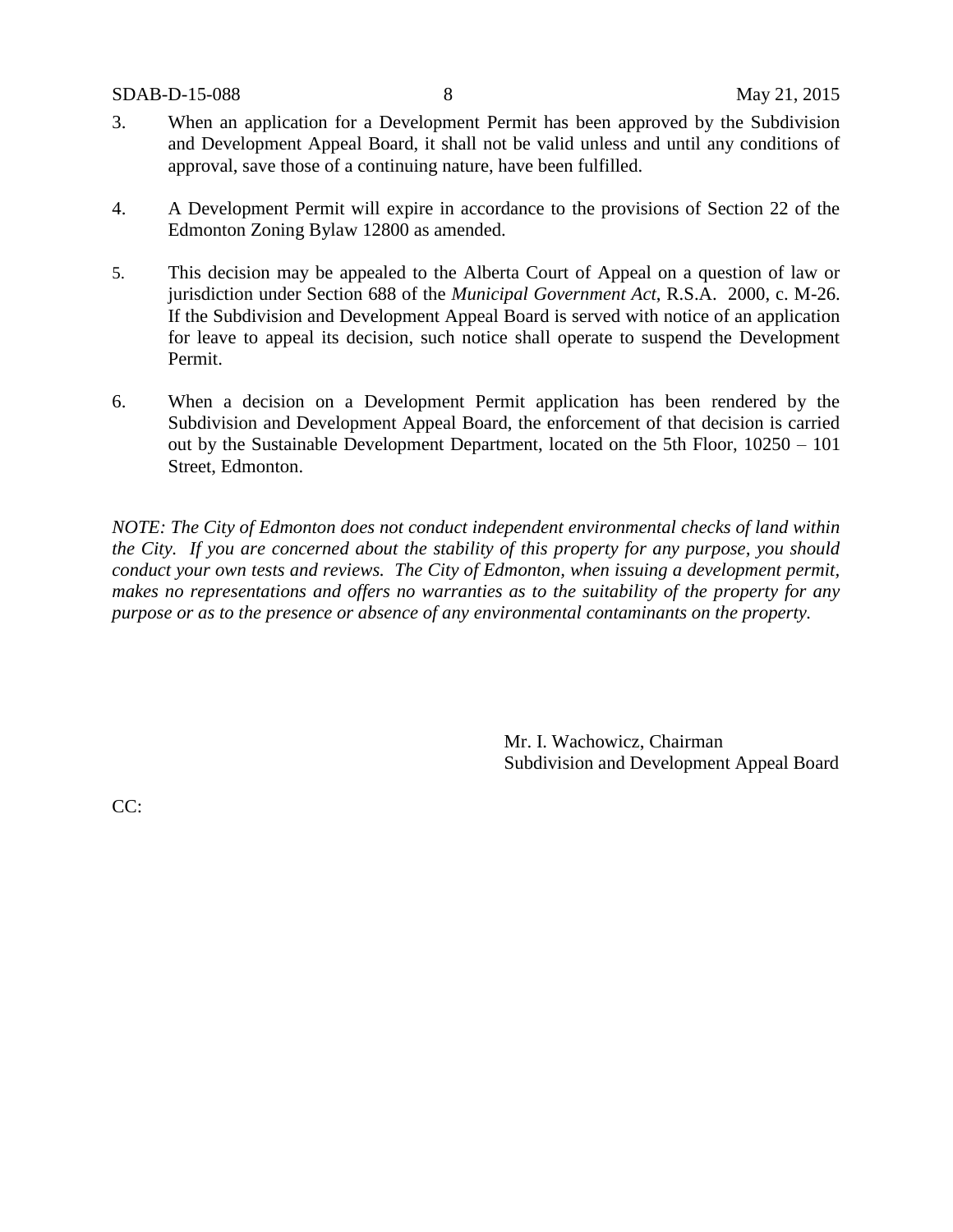# *Edmonton Subdivision and Development Appeal Board*

Churchill Building 10019 - 103 Avenue NW Edmonton, AB T5J 0G9 Phone: 780-496-6079 Fax: 577-3537 Email: sdab@edmonton.ca Web: www.edmontonsdab.ca

Date: May 21, 2015 Project Number: 152514895-001 File Number: SDAB-D-15-075

# **Notice of Decision**

This appeal dated March 24, 2015, from the decision of the Development Authority for permission to:

Construct exterior alterations to an existing Single Detached House (extension to front concrete Driveway 9.50m x 15.5m)

on Plan 9721701 Blk 1 Lot 14, located at 199 - Dunvegan Road NW, was heard by the Subdivision and Development Appeal Board at its hearing held on May 6, 2015. The decision of the Board was as follows:

# *April 1, 2015 Hearing:*

# MOTION:

"that the appeal hearing be scheduled for May 6, 2015 at the written request of the Appellants."

# *May 6, 2015 Hearing:*

MOTION:

"that SDAB-D-15-075 be raised from the table."

## **Summary of Hearing:**

At the outset of the appeal hearing, the Chairman confirmed with the parties in attendance that there was no opposition to the composition of the panel.

The Presiding Officer first addressed the issue of jurisdiction and whether the appeal was filed within the allowable 14-day appeal period, pursuant to section 686 of the *Municipal Government Act*, R.S.A. 2000, c. M-26 (the "*MGA*")*.*

The Board heard from Mr. Furman, Legal Counsel for the Appellant, Ms. Bourgeois, who provided the following information with regard to the timing of filing the appeal: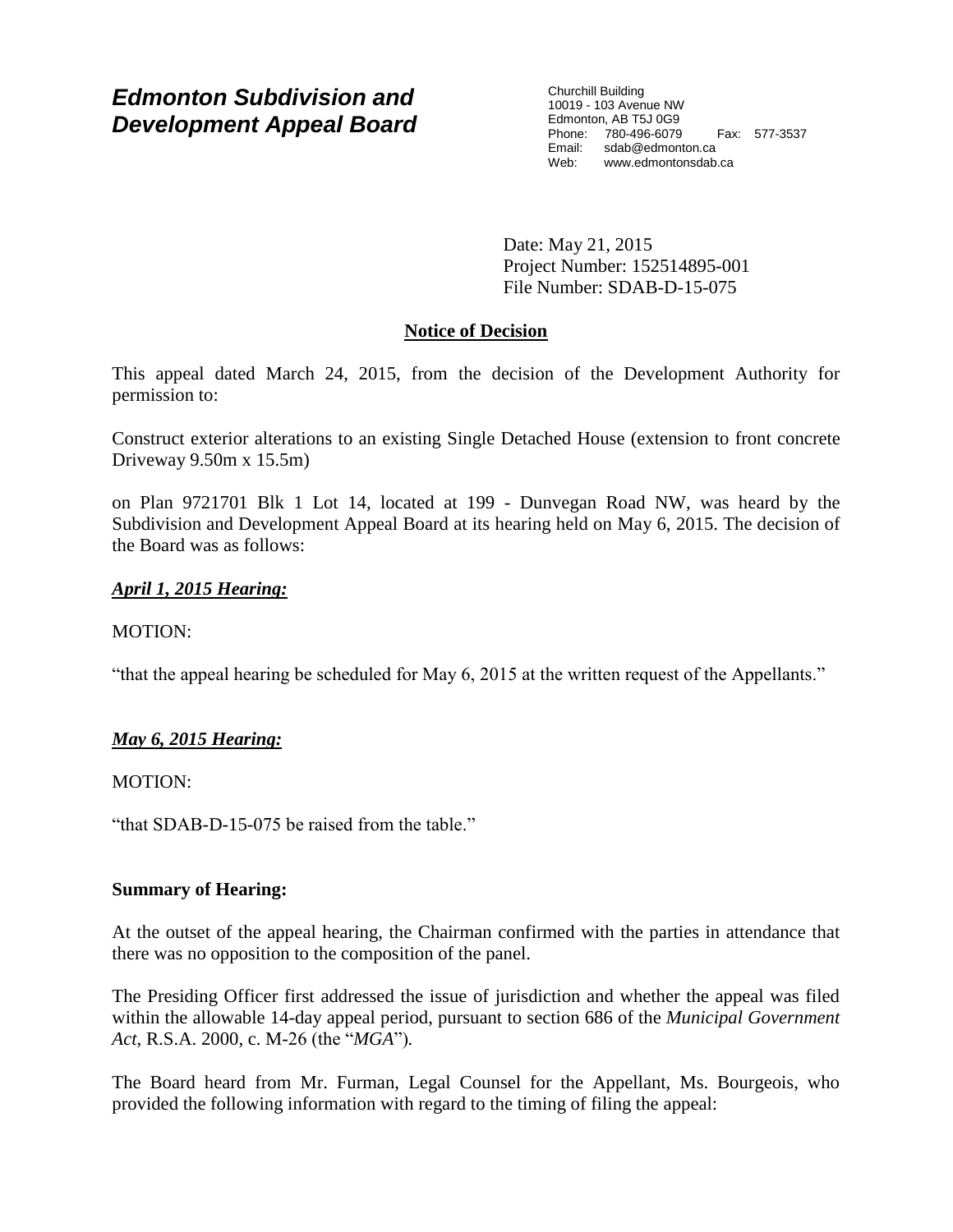- 1. The refused development permit was received on March 10, 2015 and the appeal was filed on March 24, 2015.
- 2. He indicated that Ms. Bourgeois received an email indicating that the proposed development would be refused prior to receiving the formal decision on March 10. The email did not contain reasons for the refusal.

Mr. Sifat, representing the Sustainable Development Department, did not have anything to add with regard to the date of the appeal being filed.

### MOTION:

That the Board assumes jurisdiction pursuant to Section 686(1)(a)(i) of the *Municipal Government Act*.

### REASONS FOR DECISION:

The Board finds the following:

1. Based on the evidence provided, the Board determined the Appellant was notified of the refusal of the development permit on March 10, 2015, and filed the appeal on March 24, 2015. Therefore, pursuant to section 686(1)(a)(i) of the *MGA*, the appeal was filed within the allowable 14 days.

The Board heard an appeal of the decision of the Development Authority to refuse an application to construct exterior alterations to an existing Single Detached House (extension to front concrete Driveway 9.50m x 15.5m) located at 199 Dunvegan Road NW. The subject site is zoned RF1 Single Detached Residential Zone and is within the Mature Neighbourhood Overlay and the Dunvegan Area Structure Plan.

The development permit was refused because the concrete extension does not lead directly to a Garage or Parking Area, does not comply with the Landscaping condition that was imposed upon the Development Permit that was issued for the construction of the Single Detached House and because parking spaces are not allowed within a Front Yard.

The Board notes that no letters were received in support or opposition to the proposed development.

Prior to the hearing the following information was provided to the Board, copies of which are on file:

- A written submission from Legal Counsel for the Appellant received on May 4, 2015.
- A written submission from the Development Authority received on May 1, 2015.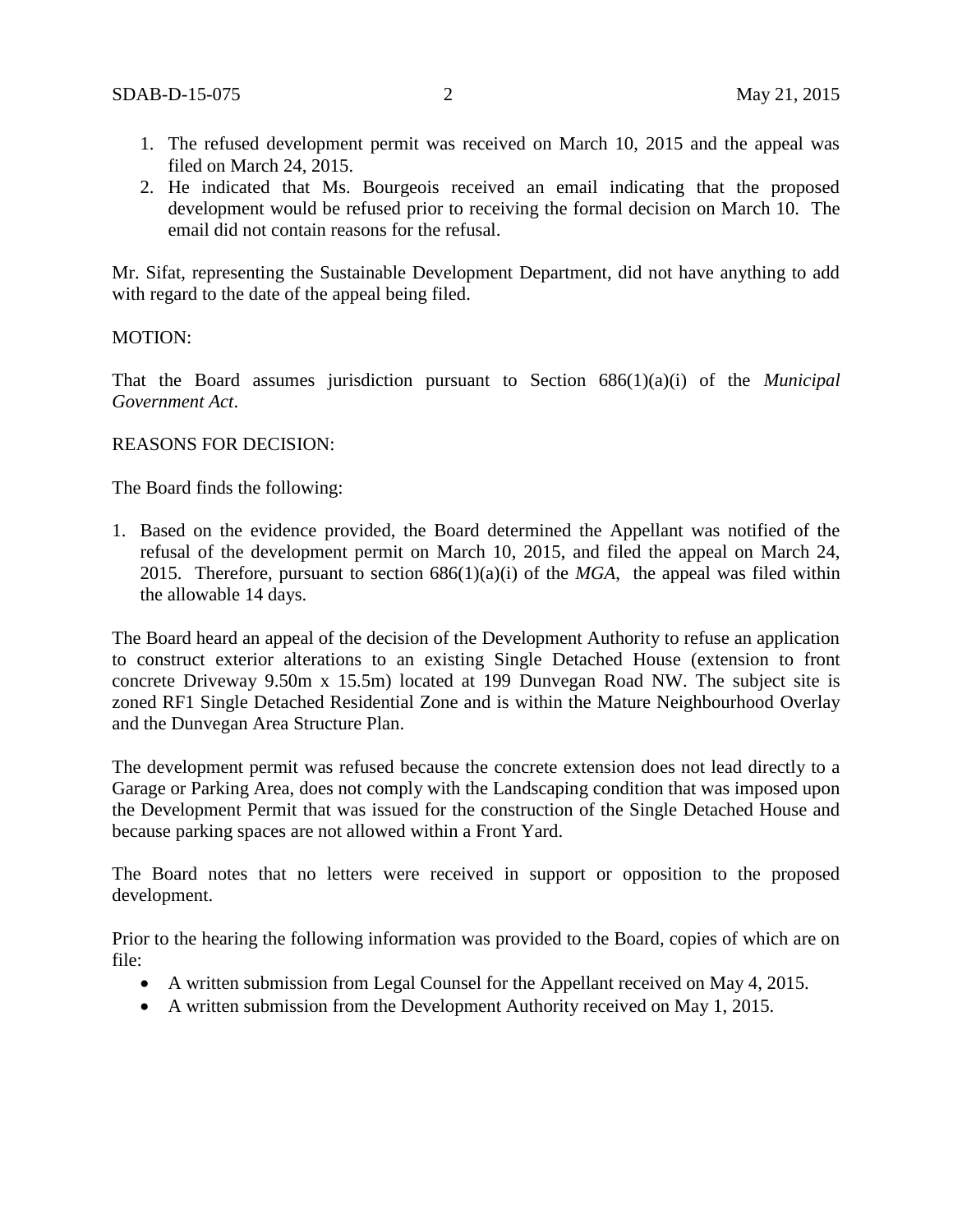SDAB-D-15-075 3 May 21, 2015

The Board heard from Mr. Furman, Legal Counsel for the Appellant, Danielle Bourgeois, who together made the following points:

- 1. In accordance with Section 687(3)(d)(i)(B) of the *Municipal Government Act* the existing driveway does not materially interfere with or affect the use, enjoyment or value of neighbouring parcels of land. However, this is in contrast with the opinion of the Development Authority.
- 2. The City is aware of different standards for different neighbourhoods. In his opinion, an extended driveway should be permitted in neighbourhoods with front access driveways.
- 3. Mr. Furman referred to his submission and stated that the survey dated October 15, 1999 did not include the existing driveway in its entirety.
- 4. Mr. Furman provided the Board with a real estate listing of the property, marked "Exhibit A". The extended driveway was a selling feature in the real estate listing.
- 5. There are 42 houses in the area. The property owner obtained 38 signatures from neighbouring property owners in support of the extended driveway. This shows the majority of the neighbourhood is in support.
- 6. No letters of opposition was received and no one appeared in opposition at the hearing.

In response to questions by the Board, Mr. Furman and Ms. Bourgeois provided the following information:

- 1. They confirmed that a Compliance Certificate was obtained in 2003 when the property was purchased. The Compliance Certificate was based on the Real Property Report that did not include the extended driveway.
- 2. There will be a financial hardship to the property owner if the existing extended driveway needs to be removed.
- 3. There is no rear lane as all the houses in the area have front vehicular access garages.

The Board then heard from Mr. Sifat, representing the Sustainable Development Department, who made the following points:

- 1. He reviewed the photographs submitted by the Appellant and stated that only one out of the six extended driveways shown applied for a development permit on June 26, 2010 which was refused.
- 2. None of the other existing extended driveways have development permits.
- 3. Within his written submission to the Board he has recommend a condition to provide landscaping alternatives to prevent parking in this area if the appeal was approved. It was not his intention that the concrete extension must be removed.

In response to questions by the Board, Mr. Sifat provided the following information:

- 1. He outlined the five reasons that the development permit was refused. He stated that the amenities of the neighbourhood may not be affected, and although the neighbourhood supports the proposed development, parking in the front yard is a concern of the City.
- 2. Monolithic concrete is not classified as landscaping material.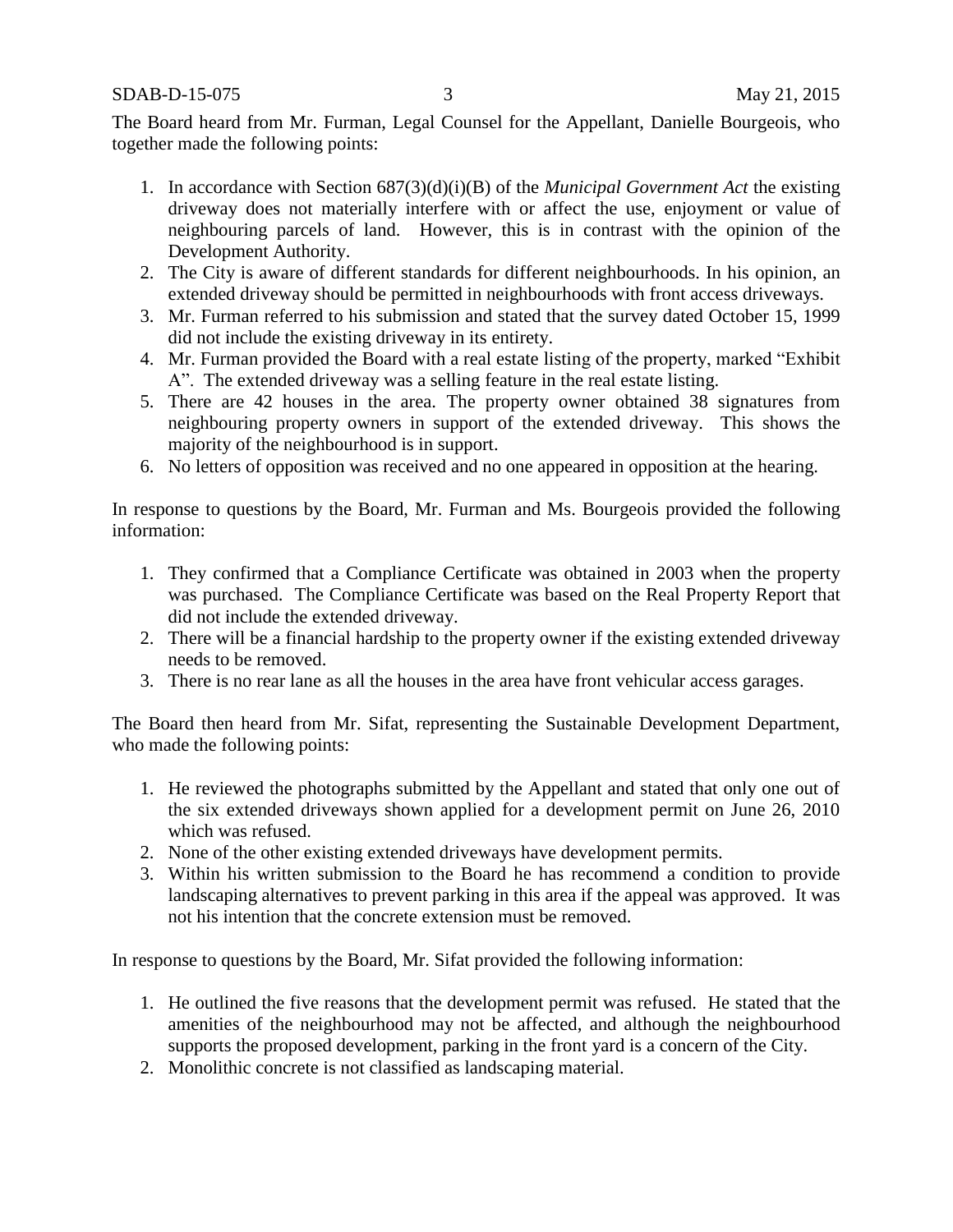- 3. He stated that the size and width of vehicles parking on the driveway were not considered when making his decision.
- 4. The subject site was inspected due to a complaint from an adjacent property owner and their concern with the vehicle that is parked on the property and not because of the extended parking area.
- 5. He referred to the aerial photograph showing the trailer and vehicle that is parked in the front yard.

In rebuttal, Mr. Furman and Ms. Bourgeois made the following points:

- 1. The Development Authority did not give enough weight to the community consultation obtained by the property owner.
- 2. The driveway extension is not a new development and the Board should treat this as a non-conforming use.
- 3. The Board should grant the variance as any modifications required will be a hardship on the property owner.
- 4. The Development Officer's suggestion of adding flower pots to the extended concrete area will not look good on the property.
- 5. The condition suggested by the Development Authority that parking shall not take place within the required front yard will affect any future sale of the property.

# **Decision:**

The appeal is ALLOWED and the decision of the Development Authority is REVOKED. The development is GRANTED subject to the following CONDITIONS:

- 1. No commercial vehicle, loaded or unloaded, having a maximum gross vehicle weight exceeding 4,500 kg shall be kept on Site.
- 2. No commercial equipment of any kind shall be stored in the Front Yard of the Site. This includes, without limitation, commercial trailers.
- 3. A Large Recreational Vehicle shall be kept only on portions of the Driveway between the Garage door and within 2.0 metres of the interior edge of the sidewalk adjacent to Dunvegan Road from April 1 through October 31 inclusive or for a duration that is reasonably necessary to load or unload such vehicle. No Large Recreational Vehicle, shall be parked in the Driveway extension as per the submitted Site Plan that is highlighted.

In granting the development, the following requirements of the *Edmonton Zoning Bylaw* are waived:

Section 55.4(1): All open space including Front Yards, Rear Yards, Side Yards and Yards, at grade Amenity Areas, Private Outdoor Amenity Areas, Setback areas and Separation Spaces shall be landscaped with trees, shrubs, flower beds, grass, ground cover or suitable decorative hardsurfacing, in accordance with the Landscape Plan submitted pursuant to subsection 55.3 and approved by the Development Officer. This requirement shall not apply to those areas designated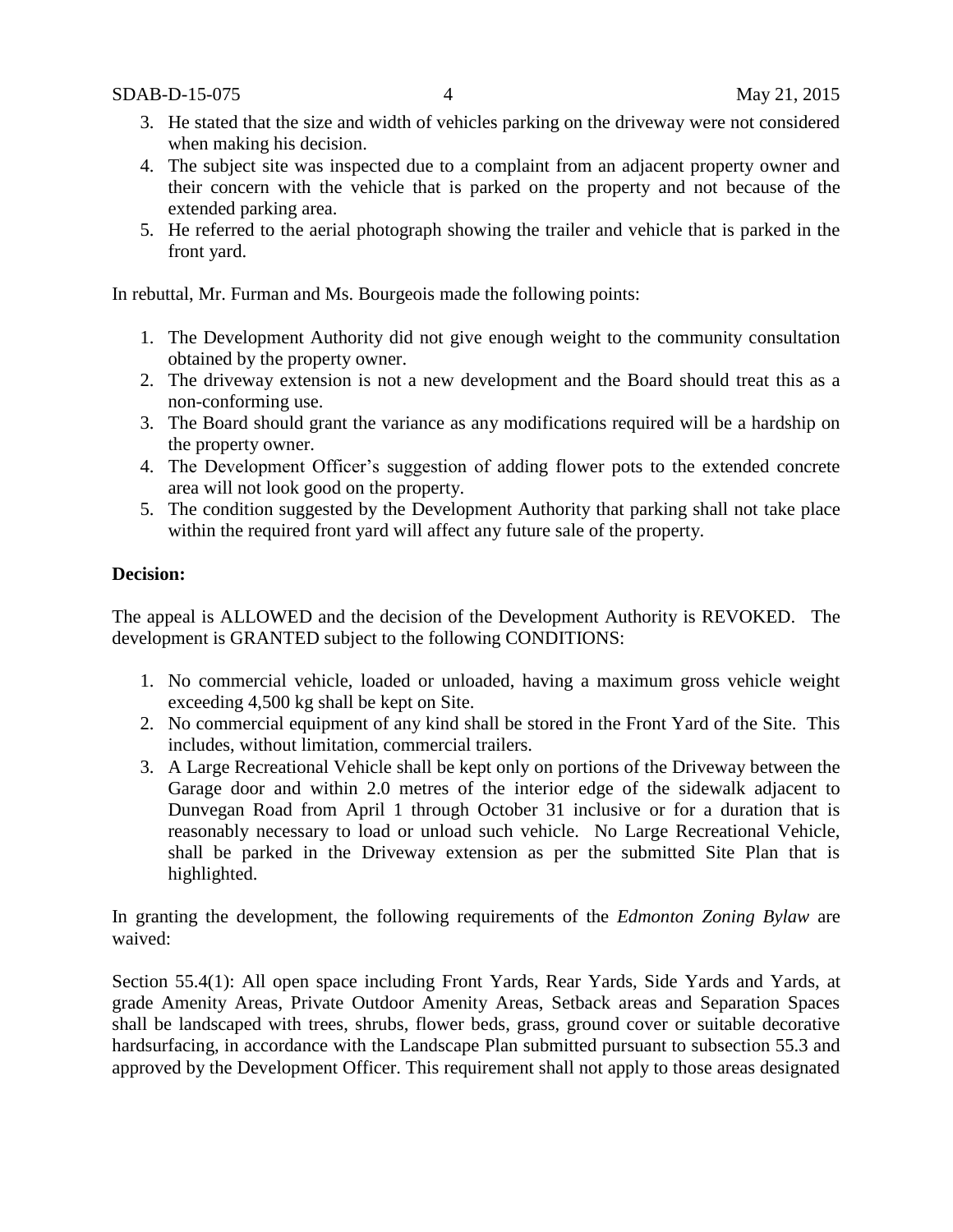SDAB-D-15-075 5 May 21, 2015

for parking and circulation, which shall be landscaped in accordance with subsection 55.8 of this Bylaw.

The Development Officer may require Landscaping of areas within a Site that are intended for future development if, in the opinion of the Development Officer, the lack of Landscaping creates a potential negative visual impact, given the visibility of these areas from adjacent properties and public roadways.

Section 54.2.2(e): Except as otherwise provided for in this Bylaw, parking spaces, not including Driveways, that are required in accordance with the minimum standards of this Bylaw shall be located in accordance with the following: parking spaces shall not be located within a Front Yard.

## **Reasons for Decision:**

The Board finds the following:

- 1. The proposed development is Accessory to a Permitted Use in the RF1 Single Detached Residential Zone.
- 2. The conditions imposed by the Board will clarify that commercial vehicles and related trailers are not allowed anywhere in the Front Yard of the subject Site and will prevent the storage of a Large Recreation Vehicle on the Driveway extension minimizing the effect on neighbouring properties.
- 3. Based on the evidence submitted, Driveway extensions are common in the neighbourhood and approving the extended Driveway will not be uncharacteristic of other Driveways that exist in the neighbourhood.
- 4. The Appellant received signatures from the majority of the neighbouring property owners in support of the proposed development. This demonstrates that neighbouring property owners that live in the area do not feel that the requested variances will negatively impact the use, enjoyment or value of neighbouring properties.
- 5. Based on the above, it is the opinion of the Board, that the proposed development will not unduly interfere with the amenities of the neighbourhood nor materially interfere with or affect the use, enjoyment or value of neighbouring parcels of land.

## **Important Information for Applicant/Appellant**

- 1. **THIS IS NOT A BUILDING PERMIT.** A Building Permit must be obtained separately from the Sustainable Development Department, located on the  $5<sup>th</sup>$  Floor, 10250 – 101 Street, Edmonton.
- 2. Obtaining a Development Permit does not relieve you from responsibility for complying with:
	- a) the requirements of the Edmonton Zoning Bylaw, insofar as those requirements have not been relaxed or varied by a decision of the Subdivision and Development Appeal Board;